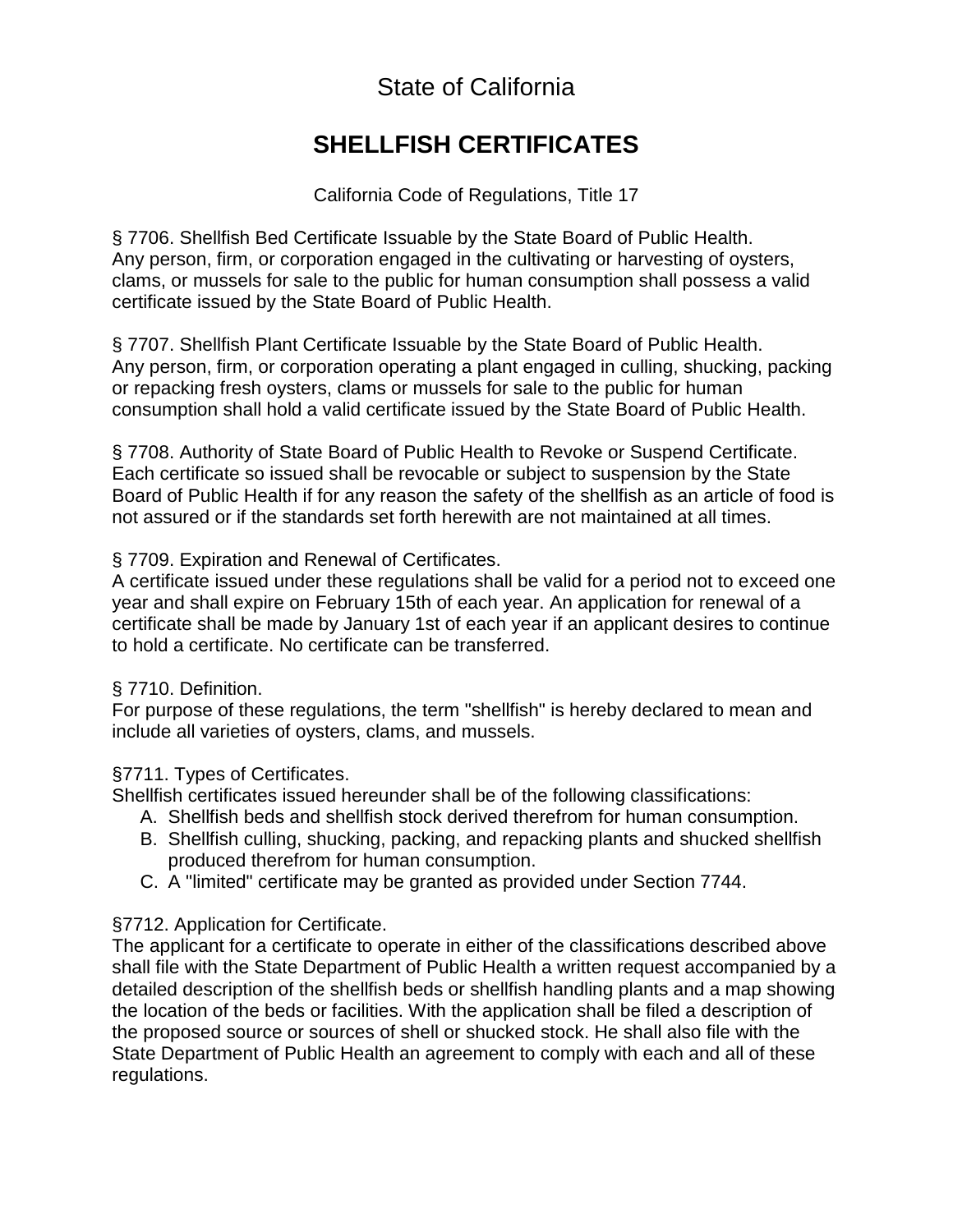Certified. §7713. No Shellfish Grown in the State of California to Be Sold or Distributed Unless

Certified.<br>No shellfish grown in the State of California shall be sold or distributed except from issued by the State Department of Health of the state in which the shipment originates growing areas that have been approved and have been granted a valid certificate by the distributed from growing areas in other states unless each lot of shellfish obtained acceptable to the California State Department of Public Health. State Board of Public Health under these regulations. Shellfish shall not be sold or distributed from growing areas in other states unless each lot of shellfish obtained<br>therefrom bears a certificate number designating a certificate of cleanliness and safety<br>issued by the State Department of Health of the

§7714. No Shucked Shellfish to Be Sold or Distributed Unless Certified.

handled in plants for which a certificate has been issued by the State Board of Public number designating a certificate of cleanliness and safety issued by the State the distributed unless each lot of shucked shellfish obtained therefrom bears a certificate<br>number designating a certificate of cleanliness and safety issued by the State California State Department of Public Health. acceptable to the California State Department of Public Health.<br>§7714. No Shucked Shellfish to Be Sold or Distributed Unless Certified.<br>No shucked shellfish shall be sold or distributed except where such shellfish have bee Health under these regulations. Shucked shellfish from other states shall not be sold or

#### §7719. Safety of Shellfish for Human Consumption.

from filth. No shellfish shall be sold or distributed for human consumption unless it is safe as an Department of Health of the state in which the shipment originates acceptable to the<br>California State Department of Public Health.<br>§7719. Safety of Shellfish for Human Consumption.<br>No shellfish shall be sold or distributed

### §7720. Persons Infected With Communicable Diseases.

from the septic sore throat, or certain other communicable diseases which might be transmitted through shellfish or who have infected wounds or open lesions on exposed portions of the body shall not be employed in the growing beds or shucking, packing, or repacking plant. If the owner or manager has reason to suspect that any employee has contracted growing beds or plant. septic sore throat, or certain other communicable diseases which might be transmitted<br>through shellfish or who have infected wounds or open lesions on exposed portions of<br>the body shall not be employed in the growing beds

### §7725. Record of Operations.

be available for inspection by the State the State Department of Public Health. A daily record of shellfish received and shipped shall be kept showing kinds of shellfish, designation of the beds from which derived, name of grower, name of shipper, and

### §7730. Cleanliness of Shellfish Growing Areas.

of the beds shall be such as not to adversely affect the cleanliness of the growing area. Shellfish beds shall be located in growing areas not adversely affected by sewage,

### §7731. Boat Sanitation.

growing on the bed and handled and stored thereon shall not be subject to<br>contamination. Decks, holds, or bins used for storage and/or transporting of shellfish on the transportation of shellfish from the beds to plants or used in the water over the growing on the bed and handled and stored thereon shall not be subject to other wastes, or human and recreational activity. All operation of the beds shall be such<br>as not to adversely affect the cleanliness of the growing area.<br>§7731. Boat Sanitation.<br>All boats, scows, and appurtenances thereto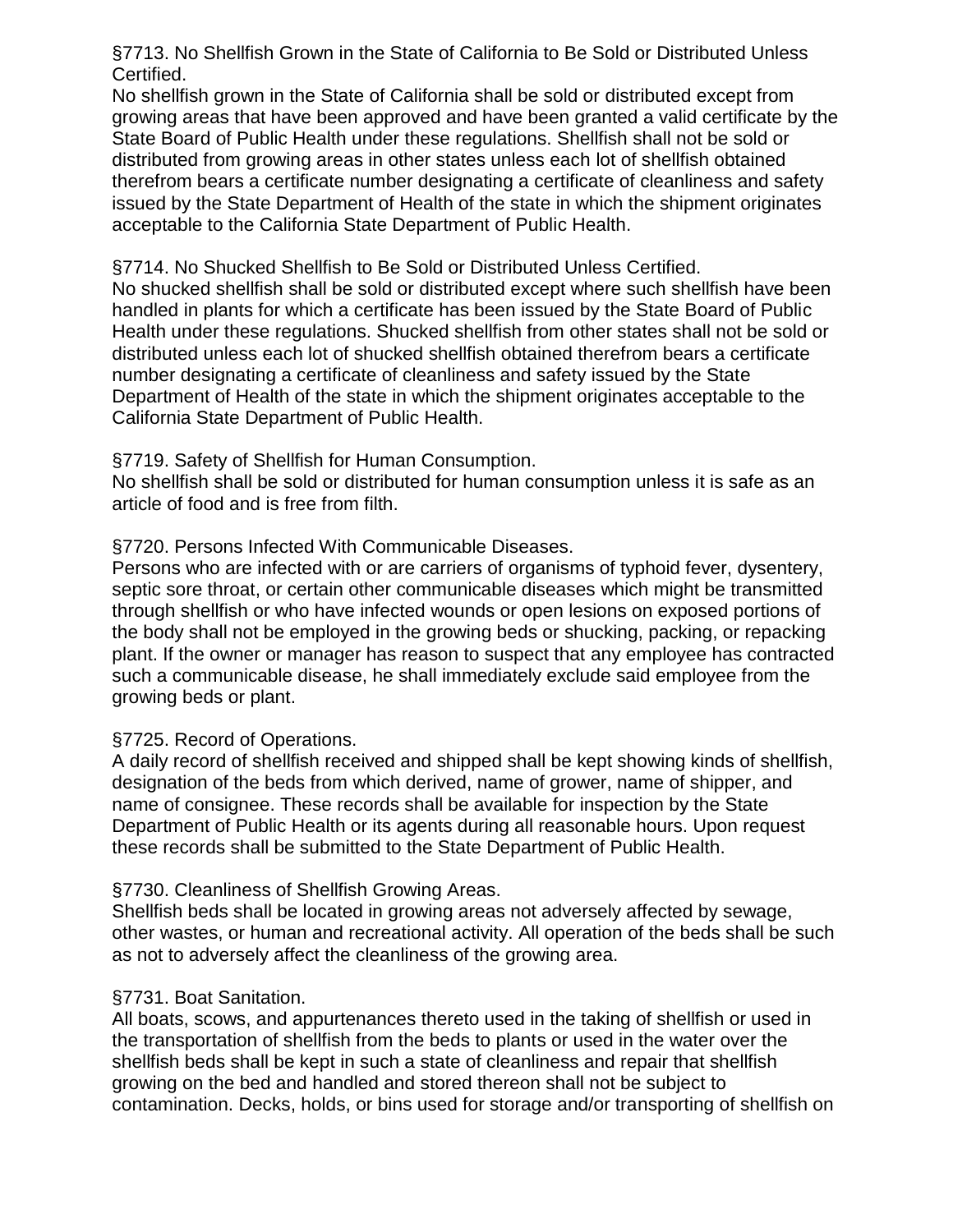boats shall not be washed with polluted water. Persons in boats over the shellfish beds for disposal of human wastes from persons working on the shellfish beds.

### from Uncertified Areas Brought into Certified Beds.

a bed for which a State area must be in Department of Public Health. Such approval shall be in writing and granted only on separate portions of the bed and one in which no other shellfish are held. boats shall not be washed with polluted water. Persons in boats over the shellfish beds<br>shall not discharge human wastes to the waters. Adequate facilities shall be provided<br>for disposal of human wastes from persons workin that the transplanted shellfish remain in the approved growing area at least 30 days

## §7733. Water Quality.

which is not as rigid as that required at certified shellfish beds. Shell stock shall not be cleaned, stored, floated, or conditioned in water, the standard of

## §7738. Culling Plants.

areas free from insanitary conditions and faulty for the sewage disposal. They shall be provided with an ample supply of water under adequate purpose of hosing down floor and benches and cleaning the shellfish. Floors and premises shall be kept in a clean and sanitary condition which is not as rigid as that required at certified shellfish beds.<br>
§7738. Culling Plants.<br>
Culling plants shall be located in areas free from insanitary conditions and faulty<br>
sewage disposal. They shall be provided with

## §7739. Storage.

stored on floors. Storage areas must be kept clean at all times. Shellstock in storage shall be adequately protected from contamination at all times. Dry Containers shall be clean and in good condition.

# Shellstock.

Only shellstock that is reasonably clean and reasonably free of mud shall be shipped or not be shipped or marketed.

# §7741. Shipping.

harvest. Shellstock shall be handled and shipped under such temperature as will keep them barrels so as to prevent spoilage or contamination during shipping. Each lot shall be plainly marked with the name and address of the shipper, the certificate number of the alive. Each lot of shellstock shall be shipped in clean containers such as bags, boxes, or

### §7742. Shucking and Packing Plants and Equipment.

be free of mud when they are shucked. Only live shellfish shall be shucked. Shucked shellfish shall not remain on the shucking table for at .50 degrees Fahrenheit or less. Shellfish shall be shucked and packed in such a manner that they are not subject to barrels so as to prevent spoilage or contamination during shipping. Each lot shall be<br>plainly marked with the name and address of the shipper, the certificate number of the<br>bed from which the oysters, clams, or mussels wer

### §7743. Washing.

more than one hour unless refrigerated at .50 degrees Fahrenheit or less.<br>§7743. Washing.<br>All shucked shellfish shall be properly washed and shall be free of sand, mud and other foreign material. Methods and equipment used for washing the shucked shellfish shall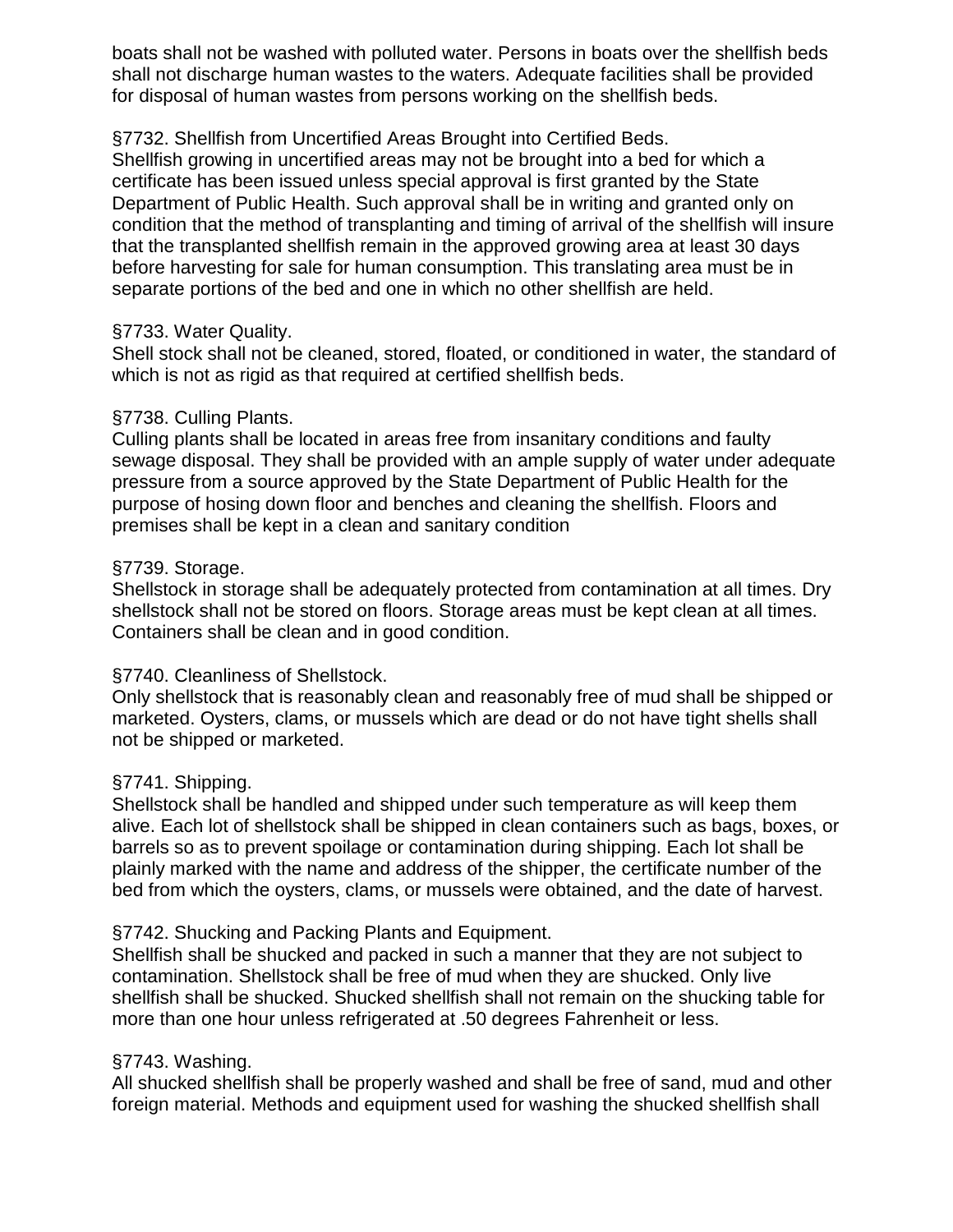be adequate to accomplish this pur pose and shall be approved by the State Health<br>Department. All water used for washing the shellfish shall meet the requirements of Section T17-7753 of these regulations.

## §7744. Plant Arrangement.

made for storing the the shucking and packing processes shall be done in separate rooms. There shall be employees' outer garments, aprons, gloves, etc., in a separate room. Unless shellfish are shucked directly into packing containers with no further processing, the shucking and packing processes shall be done in separate rooms. There shall be<br>installed in the partition between the two rooms a delivery window through which the<br>shucked stock is passed to the packing room. Provision

State to all shucking and packing may be permitted in a single room if approved by the State<br>Department of Public Health. This single room and all operations shall conform to all<br>requirements of these regulations except that of separat appropriate certificate number. "Limited" certificates shall be issued in these instances and all containers of shucked<br>shellfish shall be clearly labeled or marked with the words "limited certificate" and the<br>appropriate certificate number.

Not a building standard.

### §7745. Floors.

Not a building standard.<br>§7745. Floors.<br>The floors of all rooms in which shellfish are stored, shucked, washed, packed, or interfere with proper cleaning or drainage, and maintained in a clean and satisfactory condition. otherwise processed shall be constructed of concrete or other equally impervious material, graded to drain quickly, free from cracks or uneven surfaces that might

## §7746. Walls and Ceilings.

condition. They shall be impervious to moisture and shall be kept in good repair. Walls contiguous to benches shall, to a height of two feet above the bench top, be of smooth concrete, metal or equally nonabsorbent material. interfere with proper cleaning or drainage, and maintained in a clean and satisfactory<br>condition.<br>§7746. Walls and Ceilings.<br>Walls and ceilings shall be maintained in a smooth, clean, washable, light-colored<br>condition. The

# §7747. Screening.

16- mesh and other insects contiguous to benches shall, to a height of two feet above the bench top, be of smooth<br>concrete, metal or equally nonabsorbent material.<br>§7747. Screening.<br>The plant shall have all openings effectively screened with not les

# §7748. Light.

and other insects<br>§7748. Light.<br>Ample light to work by shall be provided in all working rooms. A light intensity of not less than 10 foot-candles shall be maintained on all working surfaces when workers are at their working positions.

# §7749. Ventilation.

their working positions.<br>§7749. Ventilation.<br>Adequate ventilation shall be provided to prevent condensation on ceilings or other surfaces.

# §7750. Toilet Facilities.

surfaces.<br>§7750. Toilet Facilities.<br>Every shellfish culling, shucking, packing, or repacking plant shall be provided with<br>clean and adequate toilet facilities conveniently located. No toilet room shall be used Every shellfish culling, shucking, packing, or repacking plant shall be provided with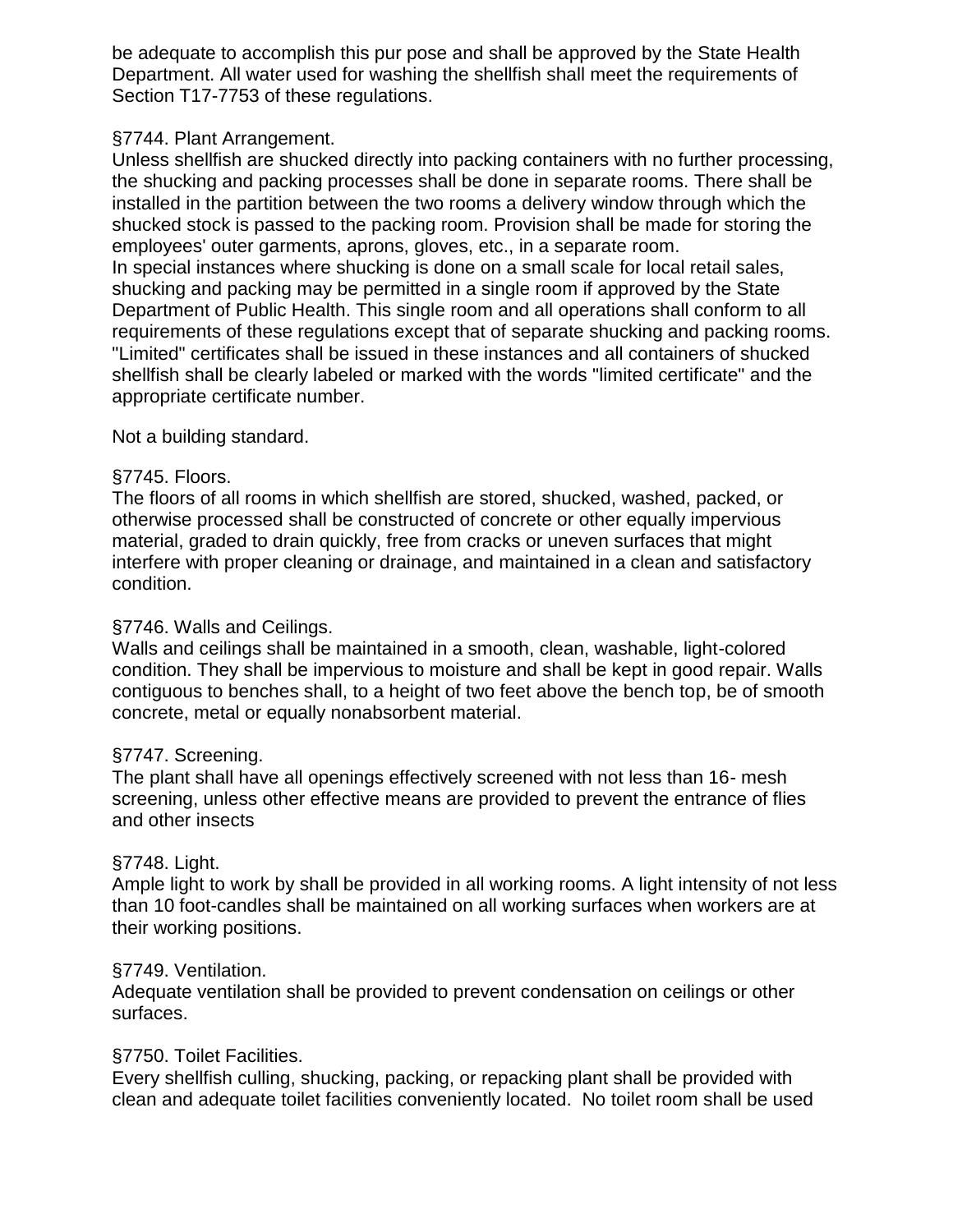for the storage of garments, food products, containers, or equipment. Construction and<br>maintenance of toilets shall comply with all local and state regulations. Not a building standard.

#### Facilities.

Not a building standard.<br>§7751. Handwashing Facilities.<br>An adequate number of lavatories shall be provided at locations conveniently to toilet the plant and in the toilet rooms and individual disposal towels. The use of a common towel is prohibited. rooms and shellfish handling operations, including running hot and cold water, soap, and individual disposal towels. The use of a common towel is prohibited.<br>All employees shall wash their hands thoroughly with running water and soap on<br>beginning work and after each visit to the toilet. Signs to this effec

#### §7752. Sewers and Drains.

of machines. possible. Where private sewage or waste disposal systems must be utilized they shall<br>be constructed in accordance with state and local regulations pertaining thereto. Plant grown or stored. Waste lines from washing machines shall have suitable protection in a manner that will not adversely affect the quality of the water in which shellfish are

#### §7753. Water Supply.

Health. The supply shall be accessible to all parts of the plant, adequate in quantity, and<br>of a safe sanitary quality. No cross-connections with unapproved supplies or other possible sources of contamination shall be permitted. Shucking, packing, or repacking plants shall be provided with an ample supply of water under adequate pressure from a source approved by the State Department of Public

### §7754. Benches and Stands.

the bench and shall All benches and stands shall be of smooth concrete, metal, or other nonabsorbent material, free from cracks or crevices, and so constructed that drainage is complete and be of solid one-piece construction. possible sources of contamination shall be permitted.<br>S7754. Benches and Stands.<br>All benches and stands shall be of smooth concrete, metal, or other nonabsorbent<br>material, free from cracks or crevices, and so constructed t

### §7755. Construction of Utensils and Equipment.

colanders, paddles, or other equipment or utensils which may come in contact with<br>shucked shellfish shall be made of not readily corrodible, smooth, impervious material and shall be constructed in such a manner as to eliminate grooves, seams, and cracks colanders, and blower trays shall be smooth to facilitate cleaning. Skimmers, ladles, and<br>colanders of wire-mesh construction are not permitted. The top rim of every tank, tub, colanders, and blower trays shall be smooth to facilitate cleaning. Skimmers, ladles, and and tray shall be at least 30 inches above the floor. where foreign particles, dirt, and slime might collect. Perforations in the skimmers,

### §7756. Aprons and Finger Cots.

palm of clean, washable and waterproof material. and tray shall be at least 30 inches above the floor.<br>§7756. Aprons and Finger Cots.<br>All persons who handle shucked shellfish shall wear clean aprons and coats of<br>washable and waterproof material. If finger cots or similar